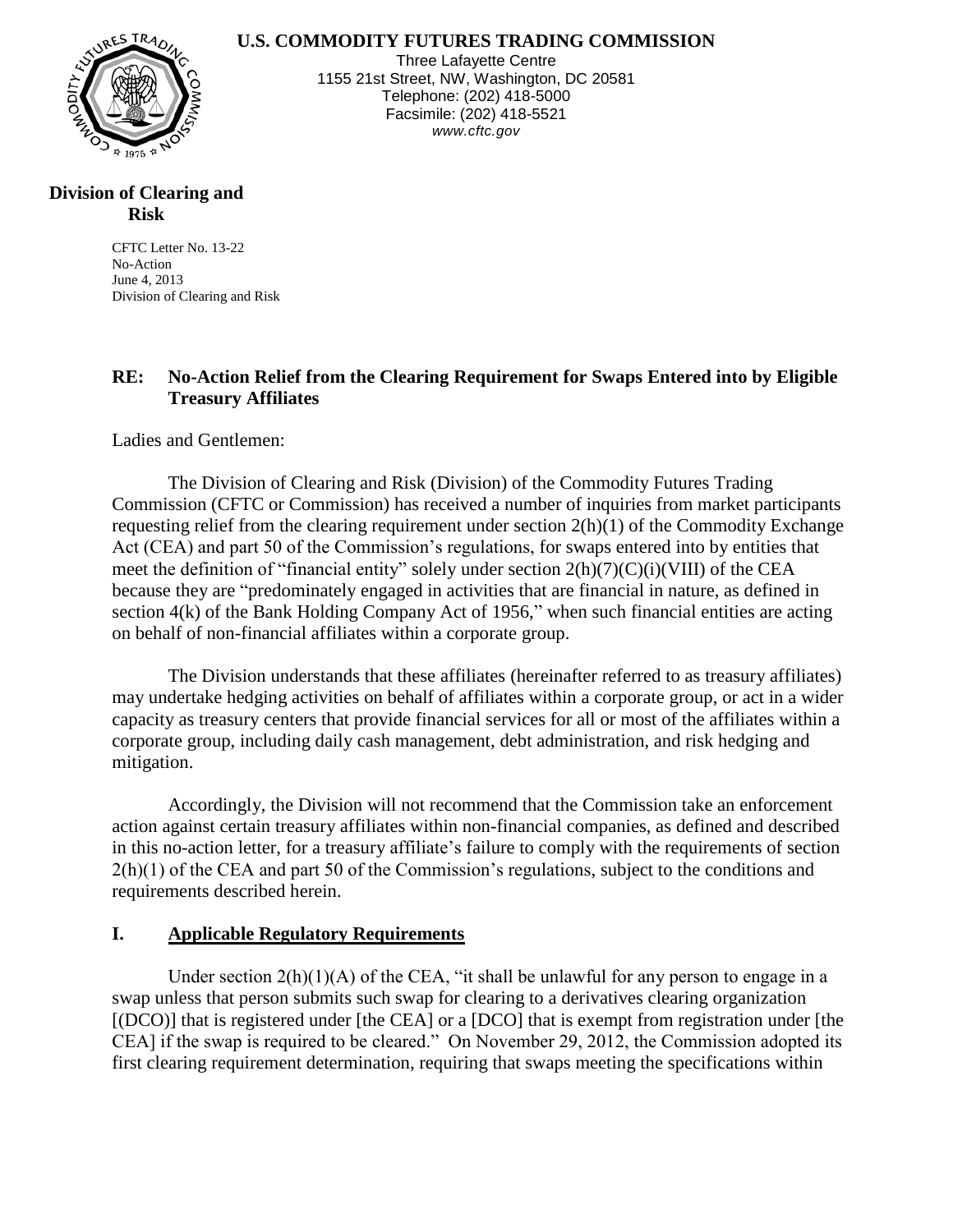$\overline{a}$ 

four classes of interest rate swaps and two classes of credit default swaps (CDS) must be cleared.<sup>1</sup> The six classes of swaps are defined by reference to certain specifications set forth in § 50.4 of the Commission's regulations. Without further action by the Commission, all persons not able to claim an exception or an exemption from clearing pursuant to section 2(h)(7) of the CEA or part 50 of the Commission's regulations, would be required to clear all swaps meeting the specifications set forth in § 50.4 of the Commission's regulations, pursuant to the compliance schedule further described below. Since the adoption of the Dodd-Frank Wall Street Reform and Consumer Protection Act (Dodd-Frank Act), the Commission has adopted one exception<sup>2</sup> and one exemption<sup>3</sup> from required clearing.

Specifically, pursuant to section  $2(h)(7)$  of the CEA and  $\S 50.50$  of the Commission's regulations, a counterparty to a swap that is subject to the clearing requirement may elect the enduser exception from required clearing provided that such counterparty is not a financial entity,  $4$  as defined in section  $2(h)(7)(C)$  of the CEA, and otherwise meets the requirements of § 50.50 of the Commission's regulations. Thus, the end-user exception from required clearing may be elected for swaps that are entered into between two non-financial entities, or between a non-financial entity and a financial entity, for swaps that hedge or mitigate commercial risk. As a further condition to electing the end-user exception, § 50.50(b) of the Commission's regulations requires that the reporting counterparty, as determined in accordance with § 45.8 of the Commission's regulations, report certain information pertaining to the entity electing the exception, including a notice of the election of the exception, to a registered swap data repository (SDR) (or if no registered SDR is available to receive the information, to the Commission).

In addition, on April 11, 2013, the Commission adopted final rules that provide a clearing exemption for swaps between certain affiliated entities, subject to several conditions. While eligible affiliate counterparties, as defined in § 50.52(a) of the Commission's regulations, that are either financial entities or non-financial entities may elect the inter-affiliate exemption from required clearing, the Commission anticipates that the inter-affiliate exemption primarily will be elected when both of the swap counterparties are financial entities, and thus are not eligible to claim the end-user exception under section  $2(h)(7)(A)$  of the CEA and § 50.50 of the Commission's regulations.<sup>5</sup> Among other conditions, the inter-affiliate exemption requires the reporting counterparty, as determined in accordance with § 45.8 of the Commission's regulations, to report certain information pertaining to both eligible affiliate counterparties, including a notice

<sup>&</sup>lt;sup>1</sup> Clearing Requirement Determination Under Section 2(h) of the CEA, 77 FR 74284 (Dec. 13, 2012) (hereinafter referred to as the Clearing Requirement Determination).

 $2$  End-User Exception to the Clearing Requirement for Swaps, 77 FR 42559 (July 19, 2012).

<sup>&</sup>lt;sup>3</sup> Clearing Exemption for Swaps Between Certain Affiliated Entities, 78 FR 21749 (Apr. 11, 2013).

<sup>4</sup> The Commission notes that pursuant to the Commission's regulations and the CEA, certain small financial institutions, captive finance companies, and affiliate agents may also use the end-user exception under certain circumstances. See CEA sections  $2(h)(7)(C)(iii)$  and  $2(h)(7)(D)$ , and Commission regulation 50.50(d).

 $<sup>5</sup>$  See, e.g., Clearing Exemption for Swaps Between Certain Affiliated Entities, 78 FR at 21770 n.105.</sup>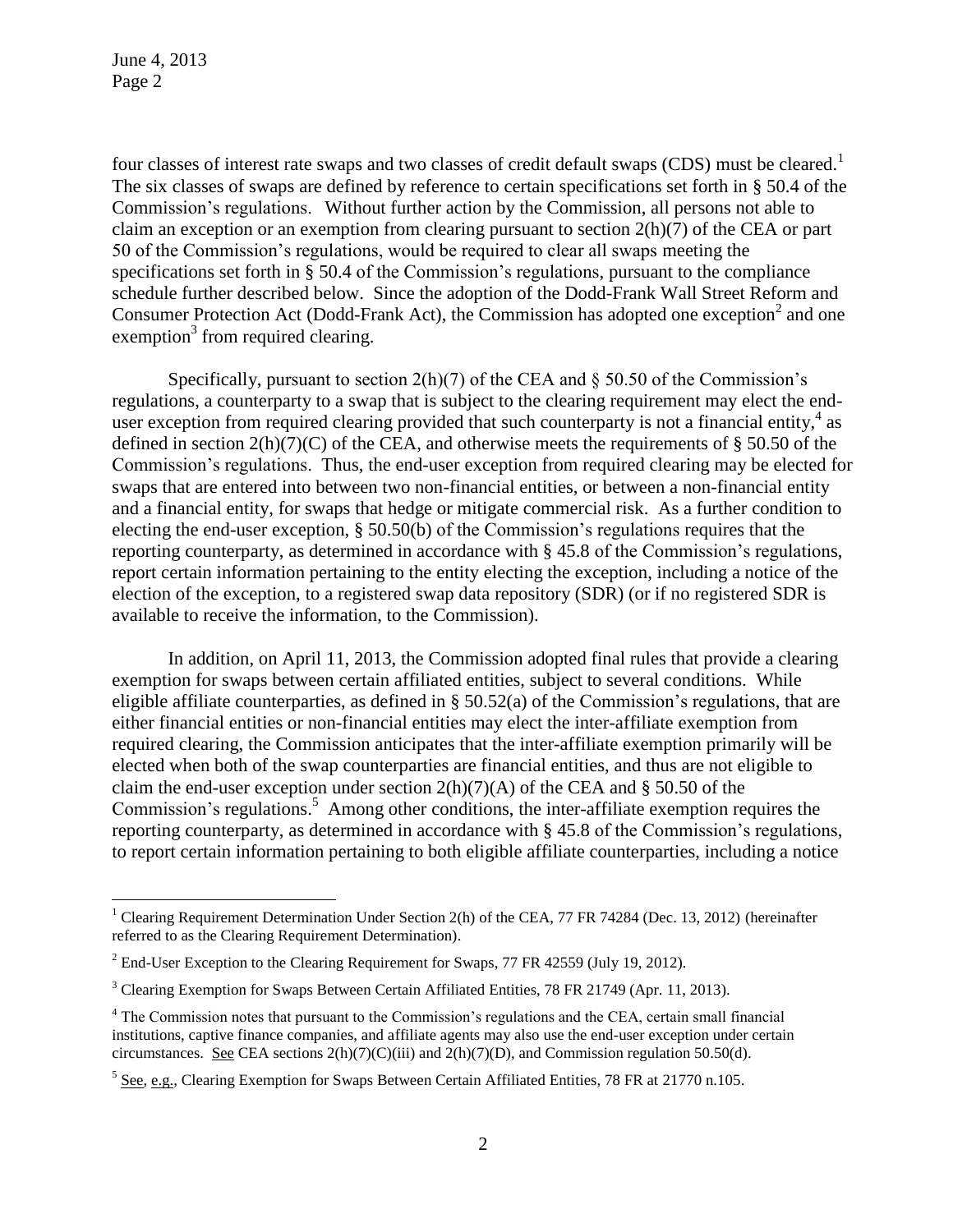of the election of the exemption, to a registered SDR (or if no registered SDR is available to receive the information, to the Commission).<sup>6</sup>

Without further action by the Division or the Commission, starting on June 10, 2013, all Category 2 Entities, as defined in the Swap Transaction Compliance and Implementation Schedule, that are not able to claim an exception or exemption from clearing pursuant to section 2(h)(7) of the CEA or part 50 of the Commission's regulations, will be required to clear swaps subject to the clearing requirement in  $\S$  50.4 of the Commission's regulations.<sup>7</sup>

#### **II. Summary of Relief Requested**

As noted above, the Division has received a number of inquiries requesting relief from required clearing for affiliates of non-financial companies that fall within the definition of "financial entity" solely under section  $2(h)(7)(C)(i)(VIII)$  of the CEA because they are "predominantly engaged in activities of a financial nature, as defined in section 4(k) of the Bank Holding Company Act of 1956," when acting on behalf of affiliates that otherwise would be eligible to elect the end-user exception from required clearing when entering into swaps with unaffiliated counterparties or with another treasury affiliate. $\delta^{\sim}$  Market participants have requested relief from required clearing for swaps entered into by treasury affiliates if the swaps hedge or mitigate commercial risk of non-financial affiliates.

<sup>&</sup>lt;sup>6</sup> See Commission regulation 50.52(c).

 $7$  See Swap Transaction Compliance and Implementation Schedule: Clearing Requirement Under Section 2(h) of the CEA, 77 FR 44441 (July 30, 2012). Pursuant to the compliance schedule, swap dealers, major swap participants, and private funds active in the swaps market were required to comply with the clearing requirement starting on March 11, 2013 ("Category 1 Entities"). Accounts managed by third-party investment managers, as well as ERISA pension plans, have until September 9, 2013, to begin clearing swaps that are subject to the clearing requirement and entered into on or after that date ("Category 3 Entities"). All other financial entities are required to clear swaps beginning on June 10, 2013, for swaps that are subject to the clearing requirement and entered into on or after that date ("Category 2 Entities"). See Clearing Requirement Determination, 77 FR at 74319-21. With regard to the CDS indices on European corporate names, iTraxx, the Clearing Requirement Determination provided that, if no DCO offered iTraxx for client clearing by February 11, 2013, the Commission would delay compliance for those swaps until 60 days after an eligible DCO offers iTraxx indices for client clearing. On February 25, 2013, the Commission received notice from ICE Clear Credit LLC, a Commission-registered DCO, that it had begun offering customer clearing of the iTraxx CDS indices that are subject to the clearing requirement in Commission regulation 50.4(b). In accordance with the timeframe previously set forth by the Commission, the following compliance dates apply to the clearing of iTraxx indices: Category 1 Entities: Friday, April 26, 2013; Category 2 Entities: Thursday, July 25, 2013; and Category 3 Entities: Wednesday, October 23, 2013. See Press Release, CFTC's Division of Clearing and Risk Announces Revised Compliance Schedule for Required Clearing of iTraxx CDS Indices (Feb. 25, 2013), available at http://www.cftc.gov/PressRoom/PressReleases/pr6521-13.

 $8$  In the final rule adopting the end-user exception, the Commission specifically noted that a financial entity acting solely on behalf of and as agent for an affiliate that satisfies the criteria for the end-user exception is deemed to satisfy the statutory criteria for "acting on behalf of the person and as an agent," as permitted by section 2(h)(7)(D)(i) of the CEA. End-User Exception to the Clearing Requirement for Swaps, 77 FR at 42563. Market participants have indicated, however, that treasury affiliates often enter into swaps on behalf of non-financial affiliates as principal to the swap and not as agent.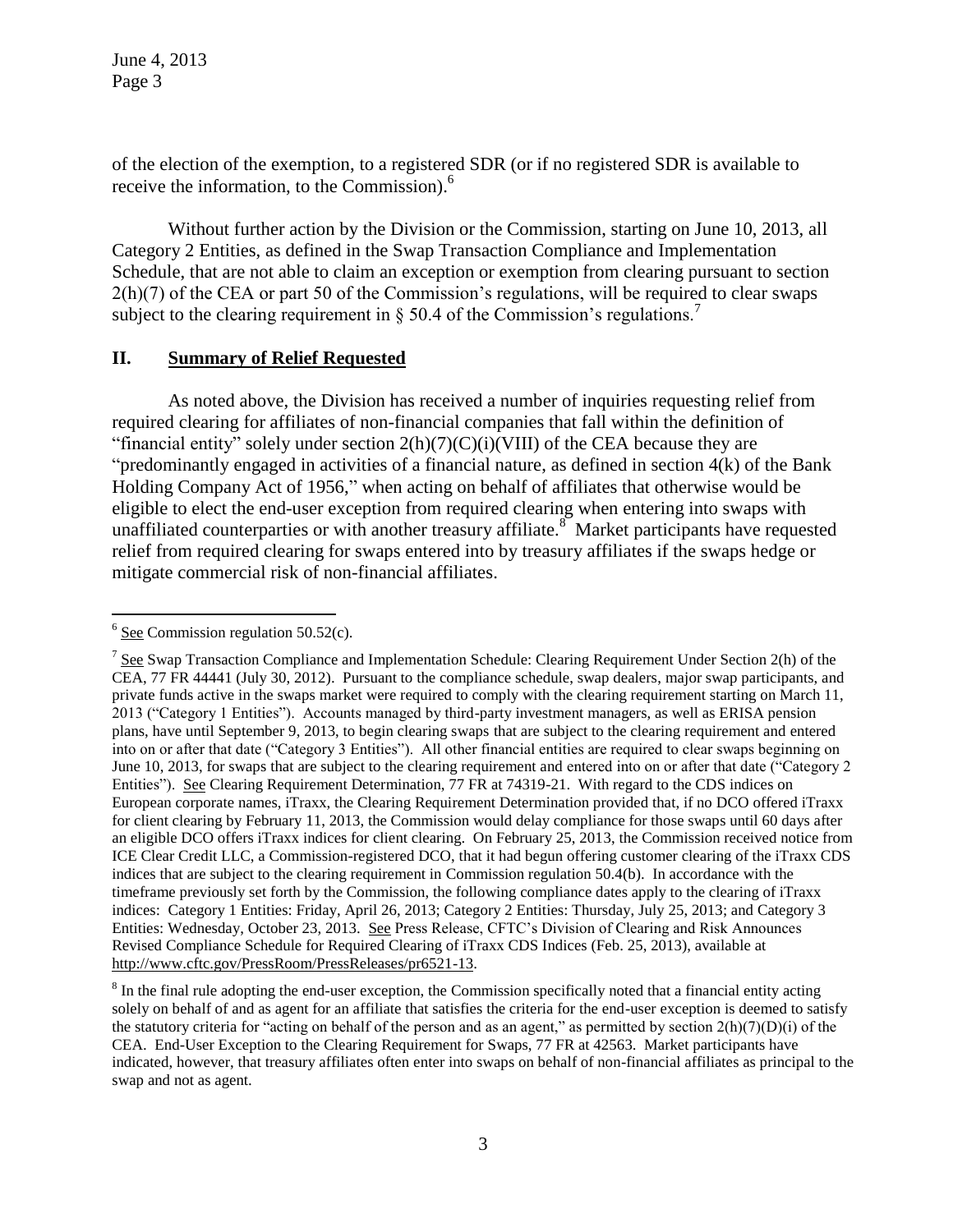Market participants have represented that many non-financial companies execute a significant portion of their swaps through a wholly-owned treasury affiliate that hedges risks for the consolidated non-financial company by, among other things, entering into swaps on behalf of non-financial affiliates. The treasury affiliate often serves as the primary external market-facing entity for the entire corporate group.

Market participants also have described that, in addition to the general benefits of concentrating expertise and reducing redundancy within the corporate group, treasury affiliates may provide benefits specifically for risk management. The treasury affiliate can aggregate similar risks from swaps entered into with different non-financial affiliates and enter into one outward-facing swap rather than having each affiliate establish its own trading relationship with third parties and enter into its own outward-facing swaps. In addition, the treasury affiliate may first net affiliate transactions internally before entering into third-party hedging transactions thereby reducing the total notional amount of outward-facing swaps as compared to the notional amount that would result from having each affiliate enter into its own outward-facing swap directly.

## **III. Division No-Action Position**

 $\overline{a}$ 

The Division recognizes the benefits that arise from the use of treasury affiliates within corporate groups and has determined to provide the following no-action relief, described below.

For purposes of this no-action letter only, the following definitions shall apply:

Eligible treasury affiliate means a person that meets each of the following qualifications:

(i) The person is (A) directly, wholly-owned<sup>9</sup> by a non-financial entity or another eligible treasury affiliate (its "non-financial parent"), and (B) is not indirectly majority-owned<sup>10</sup> by a financial entity, as defined in section  $2(h)(7)(C)(i)$  of the CEA;

<sup>&</sup>lt;sup>9</sup> An entity is wholly-owned by a person if the person, directly or indirectly, holds 100% of the equity securities of the entity, or the right to receive upon dissolution, or the contribution of, 100% of the capital of a partnership of the entity, and the entity's financial results are included in the financial statements of the person as prepared on a consolidated basis under Generally Accepted Accounting Principles or International Financial Reporting Standards.

 $10$  An entity is majority-owned by a person if the person, directly or indirectly, holds a majority of the equity securities of the entity, or the right to receive upon dissolution, or the contribution of, a majority of the capital of a partnership of the entity, and the entity's financial results are included in the financial statements of the person as prepared on a consolidated basis under Generally Accepted Accounting Principles or International Financial Reporting Standards.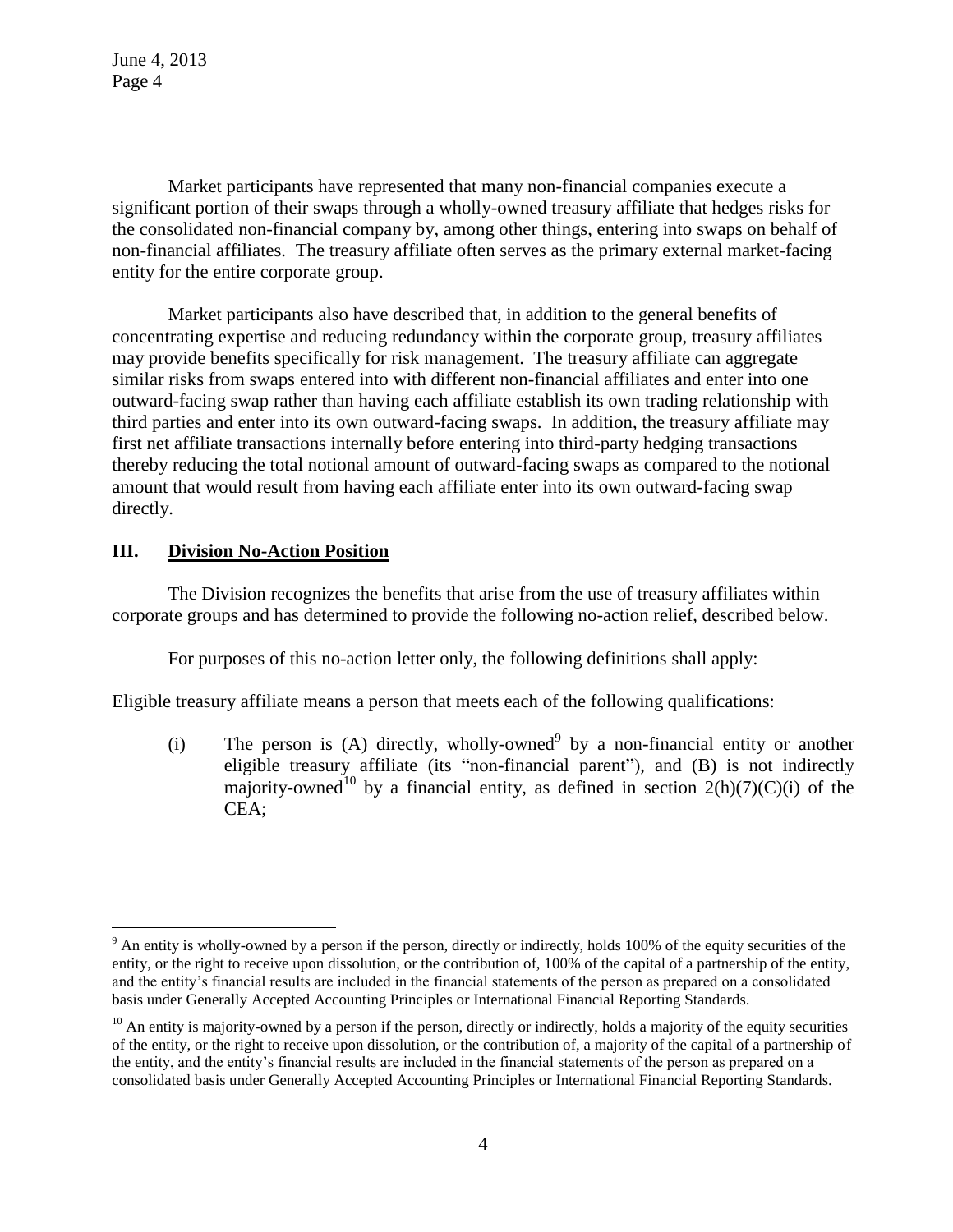$\overline{a}$ 

- (ii) The person's ultimate parent<sup>11</sup> is (A) not a financial entity as defined in section  $2(h)(7)(C)(i)$  of the CEA,<sup>12</sup> and (B) the ultimate parent must be able to identify all of its wholly- and majority-owned affiliates and, of those identified affiliates, a majority must qualify for the end-user exception under § 50.50 of the Commission's regulations;
- (iii) The person is a financial entity as defined in section  $2(h)(7)(C)(i)(VIII)$  of the CEA solely as a result of acting as principal to swaps with, or on behalf of, one or more of its related affiliates, or providing other services that are financial in nature to such related affiliates;
- (iv) The person is not, and is not affiliated with, any of the following:
	- (A) a swap dealer;
	- (B) a major swap participant;
	- (C) a security-based swap dealer;
	- (D) a major security-based swap participant; or

(E) a nonbank financial company that has been designated as systemically important by the Financial Stability Oversight Council;<sup>13</sup> and

(v) The person is not any of the following:

(A) a private fund as defined in section 202(a) of the Investment Advisors Act of 1940 (15 U.S.C. § 80-b-2(a));

(B) a commodity pool;

(C) an employee benefit plan as defined in paragraphs (3) and (32) of section 3 of the Employee Retirement Income Security Act of 1974 (29 U.S.C. § 1002);

- (D) a bank holding company;
- (E) an insured depository institution;
- (F) a farm credit system institution;

 $11$  For purposes of this no-action letter, a person's ultimate parent is the top most, direct or indirect, majority owner of the person, in the corporate hierarchy of which the person is a member.

<sup>&</sup>lt;sup>12</sup> For purposes of this no-action relief as relevant to section  $2(h)(7)(C)(i)(VIII)$  of the CEA, the Division notes that the Board of Governors of the Federal Reserve System (Federal Reserve) recently issued a final rule establishing, among other things, the requirements for determining whether a company is "predominately engaged in financial activities" for the purposes of Title I of the Dodd-Frank Act. See Definitions of "Predominantly Engaged In Financial Activities" and "Significant" Nonbank Financial Company and Bank Holding Company, 78 FR 20756 (Apr. 5, 2013). It is the Division's view that market participants that otherwise meet the conditions of this no-action relief, and for the sole purpose of determining whether they are eligible for the relief provided in this no-action letter, may look to the Federal Reserve's final rule for guidance in determining whether such entity is "predominately engaged in financial activities" pursuant to section  $2(h)(7)(C)(i)(VIII)$  of the CEA.

<sup>&</sup>lt;sup>13</sup> For the purposes of this letter, "designated as systemically important by the Financial Stability Oversight Council" means that the Financial Stability Oversight Council has issued a final determination pursuant to 12 CFR Part 1310.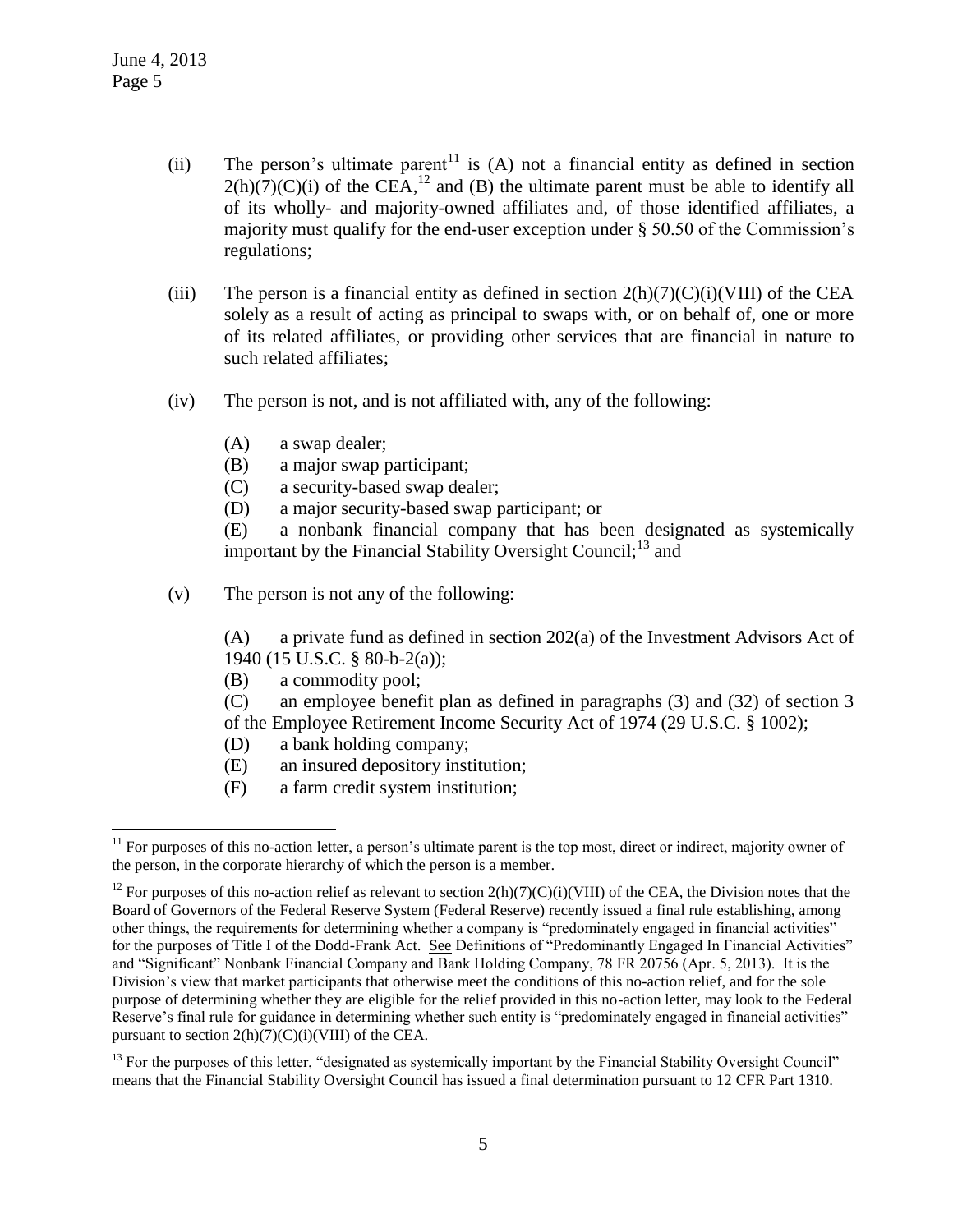(G) a credit union; or

(H) an entity engaged in the business of insurance and subject to capital requirements established by an insurance governmental authority of a State, a territory of the United States, the District of Columbia, a country other than the United States, or a political subdivision of a country other than the United States that is engaged in the supervision of insurance companies under insurance law.

Non-financial entity means a person that is not a financial entity as defined in section  $2(h)(7)(C)(i)$ of the CEA.

Related affiliate means with respect to an eligible treasury affiliate:

- (i) A non-financial entity that is, or is directly or indirectly wholly- or majority-owned by, the ultimate parent; or
- (ii) A person that is another eligible treasury affiliate for an entity described in (i).

The Division will not recommend that the Commission commence an enforcement action against an eligible treasury affiliate for its failure to comply with the requirements under section  $2(h)(1)(A)$  of the CEA and part 50 of the Commission's regulations to clear a swap with an unaffiliated counterparty or another eligible treasury affiliate (the "exempted swap") that is subject to required clearing pursuant to § 50.4 of the Commission's regulations, subject to the following conditions:

## General Conditions to the Swap Activity

 $\overline{a}$ 

- (i) The eligible treasury affiliate enters into the exempted swap for the sole purpose of hedging or mitigating the commercial risk<sup>14</sup> of one or more related affiliates that was transferred to the eligible treasury affiliate by operation of one or more swaps with such related affiliates;
- (ii) The eligible treasury affiliate does not enter into swaps with its related affiliates or unaffiliated counterparties other than for the purpose of hedging or mitigating the commercial risk of one or more related affiliates;
- (iii) Neither any related affiliate that enters into swaps with the eligible treasury affiliate nor the eligible treasury affiliate, enters into swaps with or on behalf of any affiliate that is a financial entity ("financial affiliate"), or otherwise assumes, nets, combines, or consolidates the risk of swaps entered into by any financial affiliate;

 $14$  For purposes of this relief, a swap "hedges or mitigates commercial risk" if it meets the requirement of Commission regulation 50.50(c).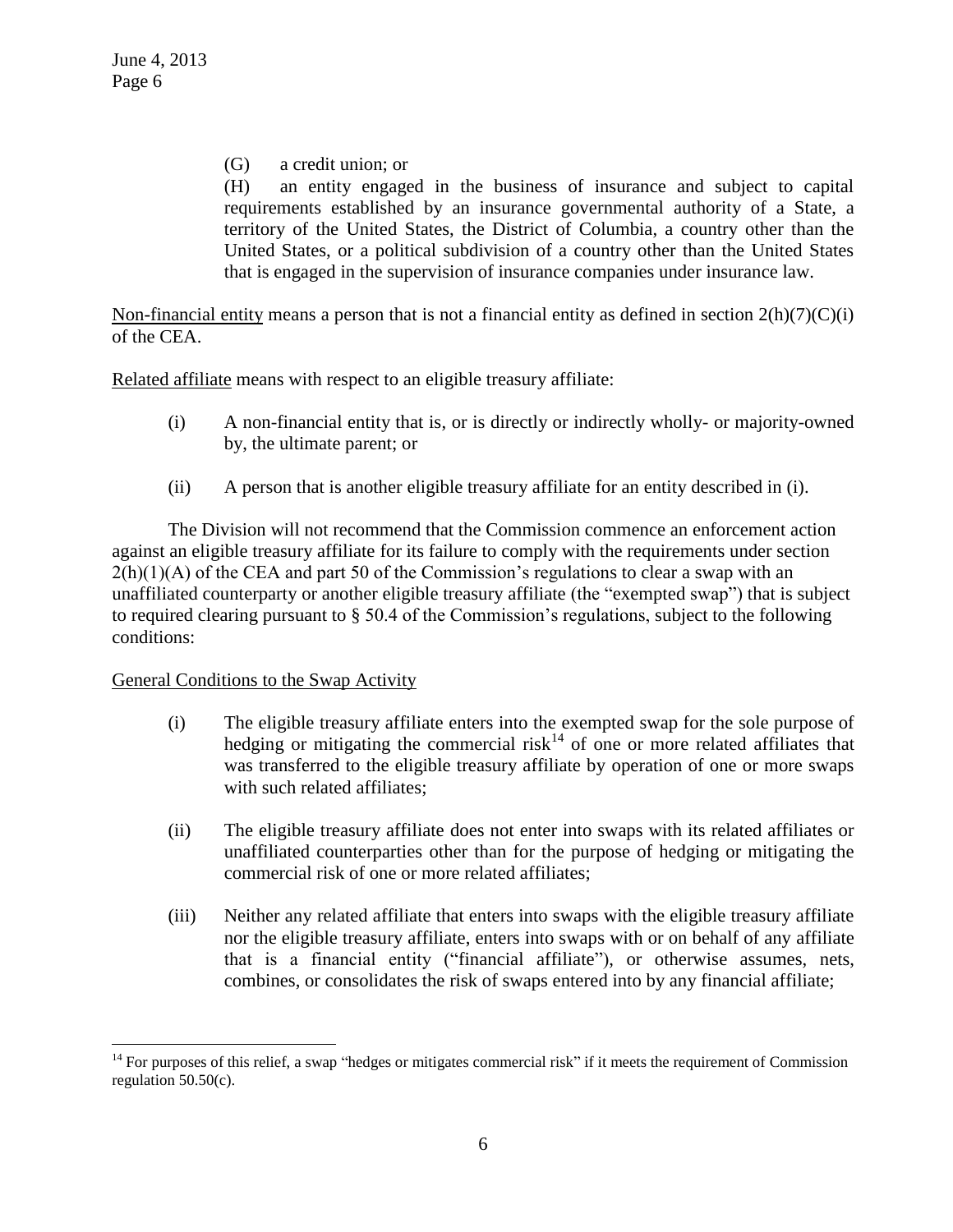- (iv) Each swap entered into by the eligible treasury affiliate is subject to a centralized risk management program that is reasonably designed to monitor and manage the risks associated with the swap; and
- (v) The payment obligations of the eligible treasury affiliate on the exempted swap are guaranteed by its non-financial parent, an entity that wholly-owns or is whollyowned by its non-financial parent, or the related affiliates for which the swap hedges or mitigates commercial risk.

## Reporting Conditions

 $\overline{a}$ 

With respect to each swap that an eligible treasury affiliate ("electing counterparty") elects not to clear in reliance on the relief provided in this letter, the reporting counterparty, as determined in accordance with § 45.8 of the Commission's regulations, shall provide or cause to be provided the following information to a registered swap data repository or, if no registered swap data repository is available to receive the information from the reporting counterparty, to the Commission, in the form and manner specified by the Commission:<sup>15</sup>

(i) Notice of the election of the relief and confirmation that the electing counterparty satisfies the General Conditions to the Swap Activity of this no-action relief specified above;

(ii) How the electing counterparty generally meets its financial obligations associated with entering into non-cleared swaps by identifying one or more of the following categories, as applicable:

(A) A written credit support agreement;

(B) Pledged or segregated assets (including posting or receiving margin pursuant to a credit support agreement or otherwise);

- (C) A written guarantee from another party;
- (D) The electing counterparty's available financial resources; or
- (E) Means other than those described in (A)-(D); and

(iii) If the electing counterparty is an entity that is an issuer of securities registered under section 12 of, or is required to file reports under section 15(d) of, the Securities Exchange Act of 1934:

(A) The relevant SEC Central Index Key number for such counterparty; and

(B) Acknowledgment that an appropriate committee of the board of directors (or equivalent body) of the electing counterparty has reviewed and approved the

<sup>&</sup>lt;sup>15</sup> Electing counterparties may rely on the relief provided in CFTC Letter No. 13-09 for intra-group swaps that are entered into between two eligible treasury affiliates, to the extent that such counterparties elect not to clear such swap based on the relief provided in this no-action letter.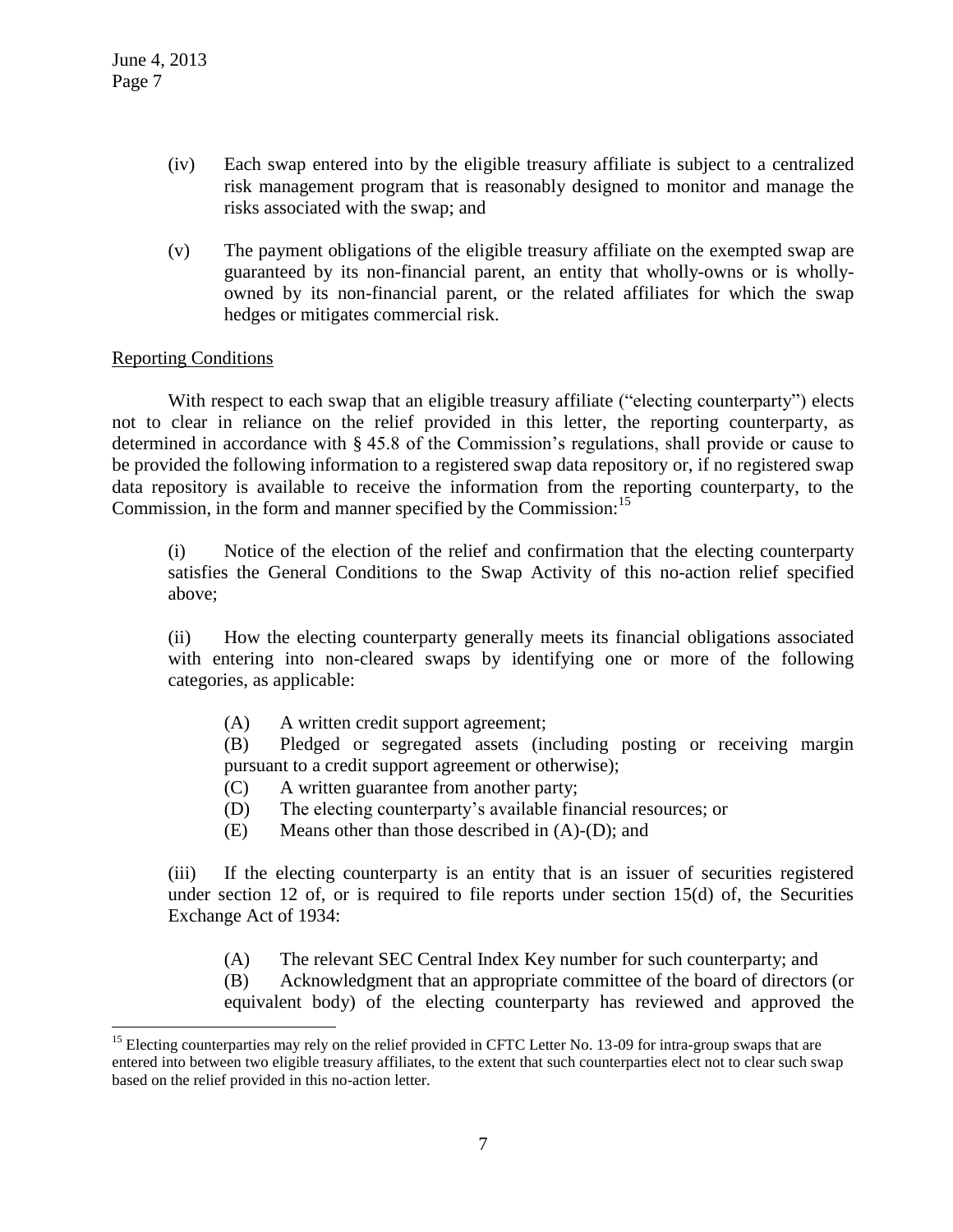decision to enter into swaps that are exempt from the requirements of section  $2(h)(1)$ , and if applicable, section  $2(h)(8)$  of the CEA.

(iv) If there is more than one electing counterparty to a swap, the information specified in the Reporting Conditions of this no-action relief specified above shall be provided with respect to each of the electing counterparties.

(v) An entity that qualifies for the relief provided in this no-action letter may report the information listed in paragraphs (ii) and (iii) above, annually in anticipation of electing the relief for one or more swaps. Any such reporting under this paragraph will be effective for purposes of paragraphs (ii) and (iii) above for 365 days following the date of such reporting. During the 365-day period, the entity shall amend the report as necessary to reflect any material changes to the information reported.

(vi) Each reporting counterparty shall have a reasonable basis to believe that the electing counterparty meets the General Conditions to the Swap Activity for the no-action relief specified above.

In order to provide sufficient time for the reporting of the information required under this no-action relief, counterparties electing the relief provided under this no-action letter will not be required to comply with the reporting requirements for electing the relief, as required under this no-action letter, until September 9, 2013.<sup>16</sup>

The no-action relief provided herein contains a collection of information, as that term is defined in the Paperwork Reduction Act.<sup>17</sup> Therefore, a control number for the collection must be obtained from the Office of Management and Budget (OMB). In accordance with 44 U.S.C. § 3507(d) and 5 C.F.R. §§ 1320.8 and 1320.10, the Division will, by separate action, prepare an information collection request for review and approval by OMB, and will publish in the Federal Register a notice and request for public comments on the collection burdens associated with the no-action relief. If approved, an agent may not rely on the Division's determination not to recommend enforcement action to the Commission unless it provides the information that the Division has determined is essential to the provision of this no-action relief.

This no-action letter, and the positions taken herein, represent the view of the Division only, and do not necessarily represent the position or view of the Commission or of any other office or division of the Commission. The relief issued by this letter does not excuse the affected persons from compliance with any other applicable requirements contained in the CEA or in the

 $\overline{a}$ 

<sup>&</sup>lt;sup>16</sup> The additional time period granted for purposes of reporting the election of the exemption under this no-action letter shall not otherwise affect, delay or modify such counterparties' other applicable reporting obligations under the Commission's regulations or pursuant to other action or relief provided by an office or Division of the Commission, including but not limited to, the regulatory reporting requirements under part 45 of the Commission's regulations.

<sup>&</sup>lt;sup>17</sup> 44 U.S.C. §§ 3501 et seq.